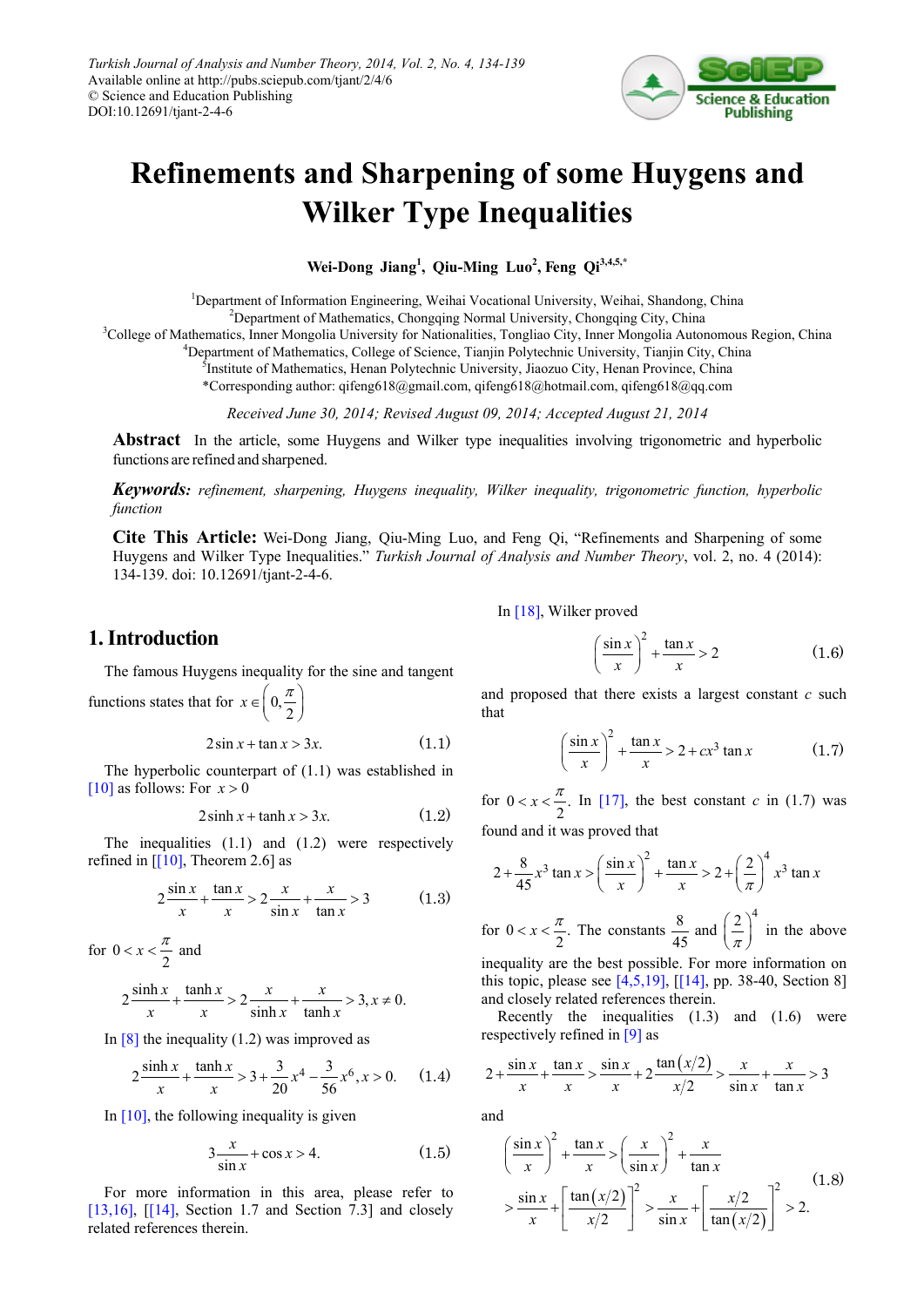The hyperbolic counterparts of the last two inequalities in  $(1.8)$  were also given in  $[9]$  as follows:

$$
\frac{\sinh x}{x} + \left[\frac{\tanh(x/2)}{x/2}\right]^2 > \frac{x}{\sinh x} + \left[\frac{x/2}{\tanh(x/2)}\right]^2 > 2.
$$

The aim of this paper is to refine and sharpen some of the above-mentioned Huygens and Wilker type inequalities.

# **2. Some Lemmas**

In order to attain our aim, we need several lemmas below.

**Lemma 2.1.** *The Bernoulli numbers*  $B_{2n}$  *for*  $n \in \mathbb{N}$ *have the property*

$$
(-1)^{n-1} B_{2n} = |B_{2n}|,\t\t(2.1)
$$

*where the Bernoulli numbers*  $B_i$  *for*  $i \geq 0$  *are defined by* 

$$
\frac{x}{e^x - 1} = \sum_{i=0}^{\infty} \frac{B_i}{n!} x^i = 1 + \frac{x}{2} + \sum_{i=1}^{\infty} B_{2i} \frac{x^{2i}}{(2i)!}, |x| < 2\pi.
$$

**Proof.** In  $\left[\begin{bmatrix}2\end{bmatrix}, p. 16 \text{ and } p. 56\right]$ , it is listed that for  $q \ge 1$ 

$$
\zeta(2q) = (-1)^{q-1} \frac{(2\pi)^{2q}}{(2q)!} \frac{B_{2q}}{2},
$$
 (2.2)

where  $\zeta$  is the Riemann zeta function defined by

$$
\zeta(s) = \sum_{n=1}^{\infty} \frac{1}{n^s}.
$$
 (2.3)

From  $(2.2)$ , the formula  $(2.1)$  follows. **Lemma 2.2.** *For*  $0 < |x| < \pi$ , *we have* 

$$
\frac{x}{\sin x} = 1 + \sum_{n=1}^{\infty} \frac{2(2^{2n-1}-1)|B_{2n}|}{(2n)!} x^{2n}.
$$
 (2.4)

**Proof.** This is an easy consequence of combining the equality

$$
\frac{1}{\sin x} = \csc x
$$
  
= 
$$
\frac{1}{\sin x} + \sum_{n=1}^{\infty} \frac{(-1)^{n-1} 2(2^{2n-1} - 1) B_{2n}}{(2n)!} x^{2n-1},
$$
 (2.5)

see [\[\[1\],](#page-5-9) p. 75, 4.3.68], with Lemma 2.1.

**Lemma 2.3** ([\[\[1\],](#page-5-9) p. 75, 4.3.70]). For  $0 < |x| < \pi$ ,

$$
\cot x = \frac{1}{x} - \sum_{n=1}^{\infty} \frac{2^{2n} |B_{2n}|}{(2n)!} x^{2n-1}
$$
 (2.6)

**Lemma 2.4.** *For*  $0 < |x| < \pi$ ,

$$
\frac{1}{\sin^2 x} = \frac{1}{x^2} + \sum_{n=1}^{\infty} \frac{2^{2n} (2n-1) |B_{2n}|}{(2n)!} x^{2(n-1)}.
$$
 (2.7)

**Proof.** Since

$$
\frac{1}{\sin^2 x} = \csc^2 x = -\frac{d}{dx}(\cot x),
$$

the formula (2.7) follows from differentiating (2.6).

**Lemma 2.5.** *For*  $0 < |x| < \pi$ ,

$$
\frac{\cos x}{\sin^2 x} = \frac{1}{x^2} - \sum_{n=1}^{\infty} \frac{2(2n-1)(2^{2n-1}-1)|B_{2n}|}{(2n)!} x^{2(n-1)}.
$$
 (2.8)

**Proof**. This follows from differentiating on both sides of (2.5) and using (2.1).

**Lemma 2.6.** *For*  $0 < |x| < \pi$ ,

$$
\frac{1}{\sin^3 x} = \frac{1}{2x} + \frac{1}{x3}
$$
  
+ 
$$
\frac{1}{2} \sum_{n=1}^{\infty} \frac{1}{(2n-1)!} \left[ \frac{\left(2^{2n+1} - 1\right) |B_{2n+2}|}{n+1} \right]_{x^{2n-1}} \left[ x^{2n-1} \right] (2.9)
$$

*and*

$$
\frac{\cos x}{\sin^3 x} = \frac{1}{x^3} - \sum_{n=2}^{\infty} \frac{(2n-1)(n-1)2^{2n} |B_{2n}|}{(2n)!} x^{2n-3} . (2.10)
$$

**Proof.** Combining

$$
\frac{1}{\sin^3 x} = \frac{1}{2\sin x} - \frac{1}{2} \left( \frac{\cos x}{\sin^2 x} \right)'
$$

with Lemma 2.5, the identity (2.5), and Lemma 2.1 gives (2.9).

The equality (2.10) follows from combination of

$$
\frac{\cos x}{\sin^3 x} = -\frac{1}{2} \left( \frac{1}{\sin^2 x} \right)^2
$$

with Lemma 2.4.

**Lemma 2.7.** Let f and g be continuous on  $[a,b]$  and *differentiable in*  $(a,b)$  *such that*  $g'(x) \neq 0$  *in*  $(a,b)$ *. If*  $(x)$  $(x)$ *f x g x* ′  $\frac{f(x)}{f(x)}$  is increasing (or decreasing) in  $(a,b)$ , then the

functions 
$$
\frac{f(x)-f(b)}{g(x)-g(b)}
$$
 and  $\frac{f(x)-f(a)}{g(x)-g(a)}$  are also

*increasing (or decreasing) in*  $(a, b)$ .

The above Lemma 2.7 can be found, for examples, in [\[\[3\],](#page-5-10) p. 292, Lemma 1], [\[\[6\],](#page-5-11) p. 57, Lemma 2.3], [\[\[11\],](#page-5-12) p. 92, Lemma 1], and [\[\[12\],](#page-5-13) p. 161, Lemma 2.3].

**Lemma 2.8**. *Let*  $a_k$  *and*  $b_k$  *for*  $k \in \mathbb{N}$  *be real numbers and the power series*

$$
A(x) = \sum_{k=1}^{\infty} a_k x^k \text{ and } B(x) = \sum_{k=1}^{\infty} b_k x^k \qquad (2.11)
$$

*be convergent on*  $(-R, R)$  *for some*  $R > 0$ . If  $b_k > 0$  and

*the ratio*  $\frac{u_k}{l}$ *k a*  $\frac{d}{k}$  *is strictly increasing for*  $k \in \mathbb{N}$ *, then the A x*

function 
$$
\frac{A(x)}{B(x)}
$$
 is also strictly increasing on  $(0, R)$ .

The above Lemma 2.8 can be found, for examples, in [\[\[3\],](#page-5-10) p. 292, Lemma 2], [\[\[15\],](#page-5-14) p. 71, Lemma 1], and [\[\[20\],](#page-5-15) Lemma 2.2].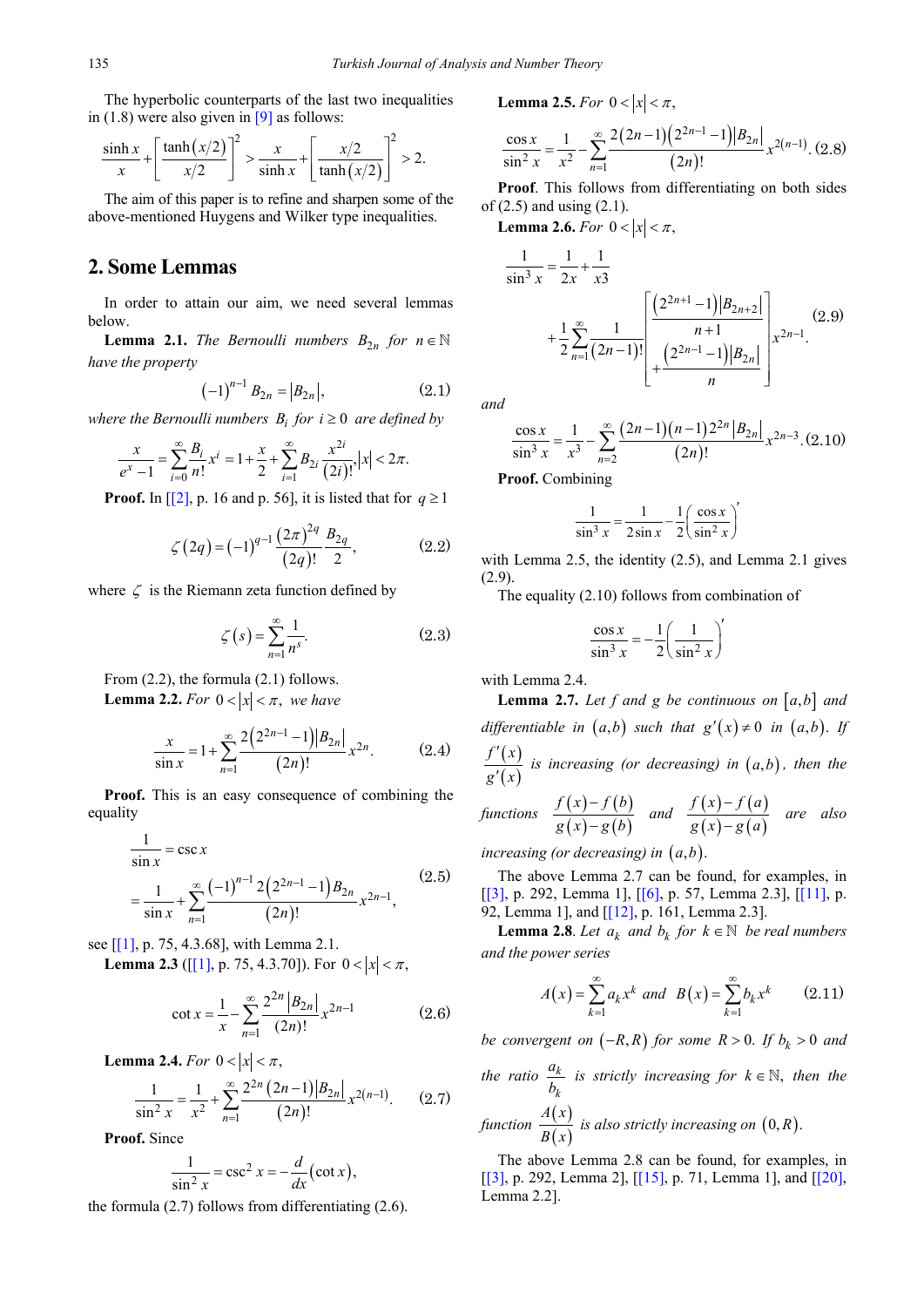# **3. Main Results**

Now we are in a position to state and prove our main results, refinements and sharpening of some Huygens and Wilker type inequalities mentioned in the first section.

**Theorem 3.1.** For 
$$
|x| \in \left(0, \frac{\pi}{2}\right)
$$
, we have  
  $3 + \frac{1}{60}x^3 \sin x < 2\frac{x}{\sin x} + \frac{x}{\tan x} < 3 + \frac{8\pi - 24}{\pi^3}x^3 \sin x$ . (3.1)

60 
$$
\sin x \tan x
$$
  $\pi^3$   
The scalars  $\frac{1}{2}$  and  $8\pi - 24$  in (3, 1) are the best possible

*The scalars*  $\frac{1}{60}$  *and*  $\frac{8\pi-24}{\pi^3}$  $\frac{\pi^{-}-24}{\pi^{3}}$  in (3.1) are the best possible. **Proof.** Let

$$
f(x) = \frac{\frac{2x}{\sin x} + \frac{x}{\tan x} - 3}{x^3 \sin x} = \frac{\frac{2x}{\sin^2 x} + \frac{x \cos x}{\sin^2 x} - \frac{3}{\sin x}}{x^3}
$$

for  $x \in \left(0, \frac{\pi}{2}\right)$ . By virtue of (2.4), (2.7), and (2.8), we have

$$
f(x) = \frac{1}{3} \begin{bmatrix} \sum_{n=1}^{\infty} \frac{2^{2n+1} (2n-1)}{(2n)!} |B_{2n}| x^{2n-1} \\ -\sum_{n=1}^{\infty} \frac{(2^{2n} - 2)}{(2n)!} |B_{2n}| x^{2n-1} \\ -\sum_{n=1}^{\infty} \frac{(2^{2n} - 2)(2n-1)}{(2n)!} |B_{2n}| x^{2n-1} \end{bmatrix}
$$
  
= 
$$
\sum_{n=1}^{\infty} \frac{|B_{2n}|}{(2n)!} \begin{bmatrix} 2^{2n+1} (2n-1) - (2n-1)(2^{2n} - 2) \\ -3(2^{2n} - 2) \end{bmatrix} x^{2n-4}
$$
  
= 
$$
\sum_{n=2}^{\infty} \frac{(n-2)2^{2n+1} + 4(n+1)}{(2n)!} |B_{2n}| x^{2n-4}.
$$

So the function  $f(x)$  is strictly increasing on  $\left(0, \frac{\pi}{2}\right)$ . Moreover, it is easy to obtain

$$
\lim_{x \to 0^+} f(x) = \frac{1}{60} \text{ and } \lim_{x \to (\pi/2)^-} f(x) = \frac{8\pi - 24}{\pi^3}.
$$

The proof of Theorem 3.1 is complete.

**Theorem 3.2.** *For*  $0 < |x| < \pi/2$ ,

$$
2 + \frac{17}{270}x^3 \sin x < \frac{x}{\sin x} + \left[\frac{x/2}{\tan(x/2)}\right]^2
$$
  

$$
< 2 + \frac{\pi^2 + 8\pi - 32}{2\pi^3}x^3 \sin x.
$$
 (3.2)

*The constants*  $\frac{17}{270}$  *and*  $\frac{\pi^2}{2}$ 3  $8\pi - 32$ 2  $\pi$  –  $\gamma$  $\frac{+8\pi-32}{2\pi^3}$  in (3.2) are the best *possible*.

**Proof.** By using (2.4), (2.7), (2.9), and (2.10), the function

$$
g(x) = \frac{\frac{x}{\sin x} + \left[\frac{x/2}{\tan(x/2)}\right]^2 - 2}{x^3 \sin x}
$$
  
=  $\frac{1}{4} \frac{2x \cos x + 4x \sin x + 2x^2 - x^2 \sin^2 x - 8 \sin^2 x}{x^3 \sin^3 x}$   
=  $\frac{1}{4x^3} \left(\frac{2x^2 \cos x}{\sin^3 x} + \frac{4x}{\sin^3 x} + \frac{2x^2}{\sin^3 x} - \frac{x^2}{\sin x} - \frac{8}{\sin x}\right)$ 

may be expanded as

$$
g(x) = \frac{1}{4x^3} \begin{bmatrix} \sum_{n=1}^{\infty} \frac{2^{2n+2} (2n-1) |B_{2n}|}{(2n)!} x^{2n-1} \\ -\sum_{n=2}^{\infty} \frac{2^{2n+1} (2n-1) (n-1) |B_{2n}|}{(2n)!} x^{2n-1} \\ -\sum_{n=2}^{\infty} \frac{(2^{2n} - 2) (2n-1) (2n-2) |B_{2n}|}{(2n)!} x^{2n-1} \\ +\sum_{n=1}^{\infty} \frac{(2^{2n} - 2) |B_{2n}|}{(2n)!} x^{2n+1} \\ -\sum_{n=1}^{\infty} \frac{(2^{2n} - 2) |B_{2n}|}{(2n)!} x^{2n+1} \\ -\sum_{n=1}^{\infty} \frac{8 (2^{2n} - 2) |B_{2n}|}{(2n)!} x^{2n-1} \\ -\sum_{n=2}^{\infty} \frac{8 (2^{2n} - 2) |B_{2n}|}{(2n)!} x^{2n-1} \\ = \frac{1}{4} \sum_{n=2}^{\infty} \frac{|B_{2n}|}{(2n)!} \Big[ (2n-1) 2^{2n+2} - 8 (2^{2n} - 2) \Big] x^{2n-4} \\ = \sum_{n=2}^{\infty} \frac{4^n (2n-3) + 3 + 3n - 2n^2}{(2n)!} |B_{2n}| x^{2n-4} \\ = \sum_{n=2}^{\infty} \frac{b_n}{(2n)!} |B_{2n}| x^{2n-4}.
$$
  
Since  $b_2 = 17$  and  
 $b_{n+1} - b_n = 4^n (6n-1) - 4n + 1$ 

$$
= (1+3)^n (6n-1) - 4n + 1 > 3n(6n-1) - 4n + 1
$$
  
= 18n(n-2) + 29(n-2) + 59 > 0

for  $n \ge 2$ , the sequence  $b_n$  is increasing and  $b_n \ge b_2 = 17 > 0$ . Thus, the function  $g(x)$  is increasing on  $\left(0, \frac{\pi}{2}\right)$ . Moreover,

$$
\lim_{x \to 0^+} g(x) = \frac{17}{720}
$$

$$
\lim_{x \to (\pi/2)^{-}} g(x) = \frac{\pi^2 + 8\pi - 2}{2\pi^3}
$$

The proof of Theorem 3.2 is complete. **Theorem 3.3.** *For*  $x > 0$ *, we have* 

and

$$
2\frac{\sinh x}{x} + \frac{\tanh x}{x} > 3 + \frac{3}{20}x^3 \tanh x.
$$
 (3.3)

 $-32$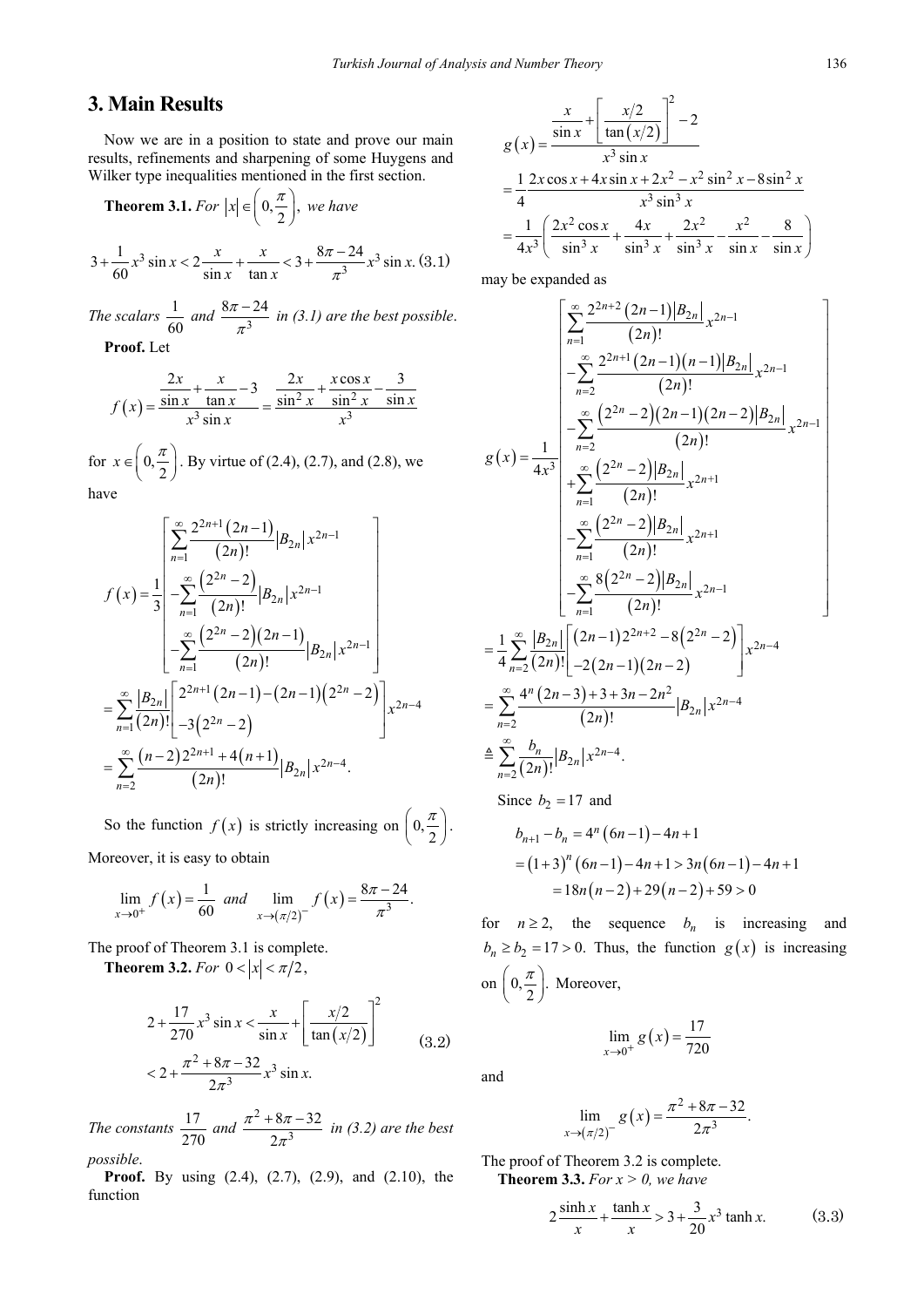*The constant*  $\frac{3}{20}$  *is the best possible.* 

**Proof.** Let

$$
F(x) = \frac{2\frac{\sinh x}{x} + \frac{\tanh x}{x} - 3}{x^3 \tanh x} = \frac{\sinh 2x + \sinh x - 3x \cosh x}{x^4 \sinh x}
$$

and let

$$
f(x) = \sinh 2x + \sinh x - 3x \cosh x
$$

and

$$
g(x) = x^4 \sinh x.
$$

From the power series expansions

$$
\sinh x = \sum_{n=0}^{\infty} \frac{x^{2n+1}}{(2n+1)!}
$$
 (3.4)

and

$$
\cosh x = \sum_{n=0}^{\infty} \frac{x^{2n}}{(2n)!}
$$
 (3.5)

it follows that

$$
f'(x) = 2 \cosh 2x - 2 \cosh x - 2x \sinh x
$$
  
=  $\sum_{n=0}^{\infty} \frac{x^{2n+1}x^{2n}}{(2n)!} - \sum_{n=0}^{\infty} \frac{2x^{2n}}{(2n)!} - \sum_{n=0}^{\infty} \frac{3x^{2n+2}}{(2n+1)!}$   
=  $\sum_{n=0}^{\infty} \frac{(x^{2n+1} - 2)x^{2n}}{(2n)!} - \sum_{n=0}^{\infty} \frac{3x^{2n+2}}{(2n+1)!}$   
=  $\sum_{n=0}^{\infty} \frac{(x^{2n+1} - 2)x^{2n}}{(2n)!} - \sum_{n=0}^{\infty} \frac{6nx^{2n+2}}{(2n)!}$   
=  $\sum_{n=0}^{\infty} \frac{(x^{2n+1} - 6n - 2)x^{2n}}{(2n)!}$   
 $\approx \sum_{n=0}^{\infty} a_n x^{2n}$ 

and

$$
g'(x) = 4x^3 \sinh x + x^4 \cosh x
$$
  
= 
$$
\sum_{n=0}^{\infty} \frac{4x^{2n+4}}{(2n+1)!} + \sum_{n=0}^{\infty} \frac{4x^{2n+4}}{(2n)!}
$$
  
= 
$$
\sum_{n=0}^{\infty} \frac{(2n+5)x^{2n+4}}{(2n+1)!} = \sum_{n=0}^{\infty} \frac{(2n+3)x^{2n+2}}{(2n-1)!}
$$
  
= 
$$
\sum_{n=0}^{\infty} \frac{4n(n-1)(4n^2-1)x^{2n}}{(2n)!} \triangleq \sum_{n=0}^{\infty} b_n x^{2n}.
$$

It is easy to see that the quotient

$$
c_n = \frac{a_n}{b_n} = \frac{2^{2n+1} - 6n - 2}{4n(n-1)(4n^2 - 1)}
$$

2 1

satisfies

$$
c_{n+1} - c_n = \frac{(6n^2 - 17n + 1)4^n + 18n^2 + 23n - 1}{2n^2(2n + 3)(4n^2 - 1)(n^2 - 1)} > 0
$$

for  $n \ge 0$ . This means that the sequence  $c_n$  is increasing. By Lemma 2.8, the function  $G(x) = \frac{f'(x)}{g'(x)}$  $G(x) = \frac{f'(x)}{g'(x)}$  is increasing on  $(0, \infty)$ , and so, by Lemma 2.7, the function  $(x) = \frac{f(x)}{g(x)}$  $(x) - f(0)$  $(x) - g(0)$ 0  $F(x) = \frac{f(x)}{g(x)} = \frac{f(x) - f(0)}{g(x) - g(0)}$  is increasing on  $(0, \infty)$ . Moreover, it is not difficult to obtain  $\lim_{x \to 0^+} F(x) = c_2 = \frac{3}{20}$ . Theorem 3.3 is thus proved. **Theorem 3.4.** *For x > 0,*

$$
\frac{\sinh x}{x} + \left[\frac{\tanh(x/2)}{x/2}\right]^2 > 2 + \frac{23}{720}x^3 \tanh x.
$$
 (3.6)

The number 
$$
\frac{23}{720}
$$
 in (3.6) is the best possible.  
Proof I et

**Proof.** Let

$$
F(x) = \frac{\frac{\sinh x}{x} + \left[\frac{\tanh(x/2)}{x/2}\right]^2 - 2}{x^3 \tanh x}
$$

$$
= \frac{\cosh x}{x^5 \sinh x (1 + \cosh x)} \left[\begin{pmatrix} x \sinh x \cosh x + x \sinh x \\ +4 \cosh x - 2x^2 \cosh x \\ -4 - 2x^2 \end{pmatrix}\right]
$$

and let

$$
f(x) = \cosh x \begin{pmatrix} x \sinh x \cosh x + x \sinh x \\ +4 \cosh x - 2x^2 \cosh x - 4 - 2x^2 \end{pmatrix}
$$

and

$$
g(x) = x^5 \sinh x (1 + \cosh x).
$$

By the power series expansions in (3.4), we obtain

$$
f(x) = x \sinh x + \frac{1}{4} \sinh x - \frac{3}{4} x \sinh x
$$
  
+  $\frac{1}{2} \sinh (2x) - 4 \cosh x + 2 \cosh (2x)$   
-  $x^2 \cosh (2x) - 2x^2 \cosh x + 2 - x^2$   
=  $\sum_{n=0}^{\infty} \frac{\frac{3^{2n+1}}{4} - n2^{2n+1} - 4n - \frac{7}{4}}{(2n+1)!}$   
+  $\sum_{n=0}^{\infty} \frac{2^{2n+1} - 4}{(2n)!} x^{2n} + 2 - x^2$   
=  $\sum_{n=1}^{\infty} \frac{\frac{3^{2n+1}}{4} - n2^{2n+1} - 4n - \frac{7}{4}}{(2n+1)!}$   
+  $\sum_{n=2}^{\infty} \frac{2^{2n+1} - 4}{(2n)!} x^{2n}$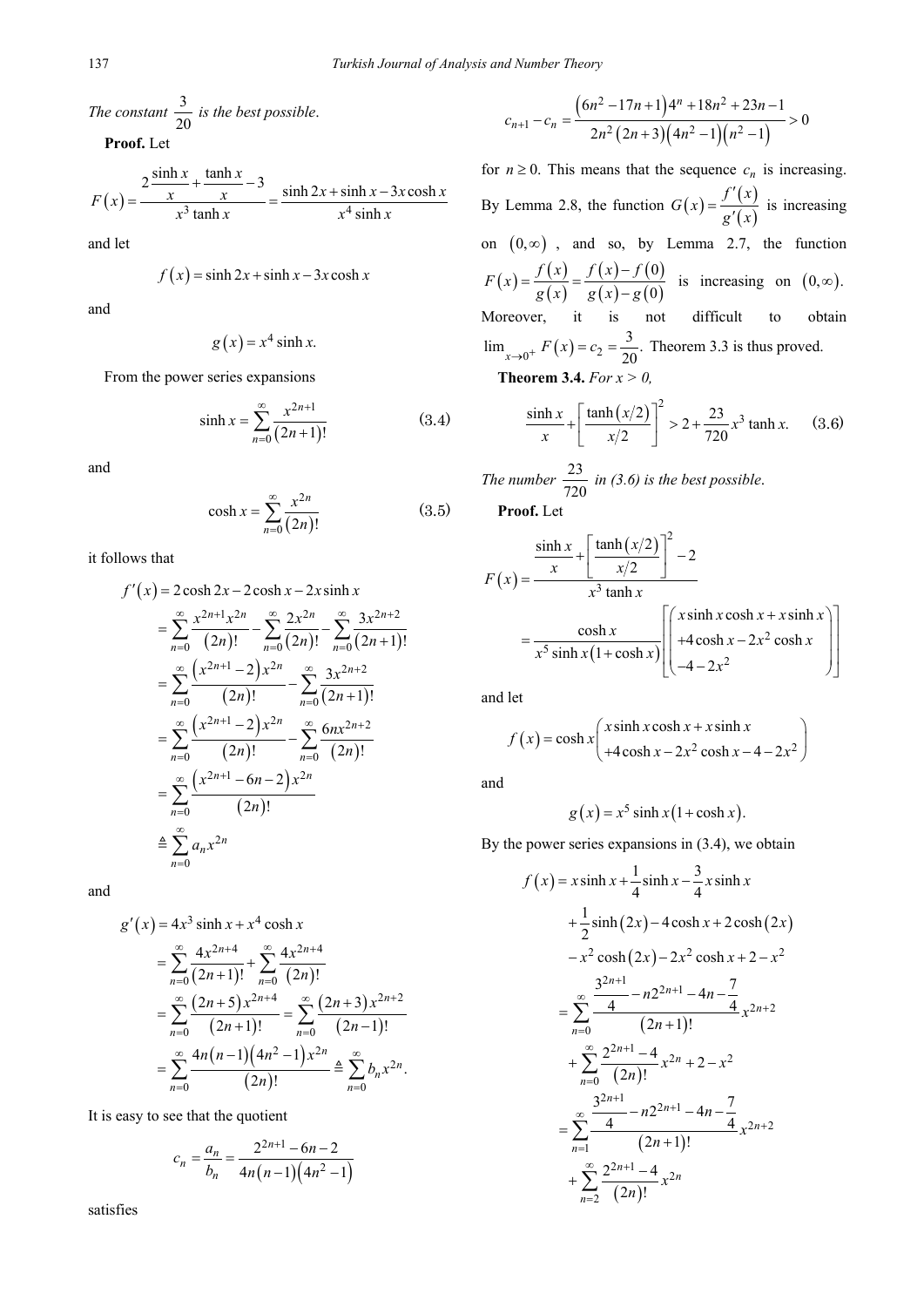$$
= \sum_{n=2}^{\infty} \frac{\frac{3^{2n-1}}{4} - (n-1)2^{2n-1} - 4n + \frac{9}{4}}{(2n-1)!} x^{2n}
$$
  
+ 
$$
\sum_{n=2}^{\infty} \frac{2^{2n+1} - 4}{(2n)!} x^{2n}
$$
  
= 
$$
\sum_{n=3}^{\infty} \frac{1}{(2n)!} \left\{ n \left[ \frac{3^{2n-1}}{2} - (n-1)2^{2n} \right] + 2^{2n+1} - 4 \right\} x^{2n}
$$
  
= 
$$
\sum_{n=3}^{\infty} a_n x^{2n}
$$

and

$$
g(x) = x^5 \left[ \frac{1}{2} \sinh(2x) + \sinh x \right]
$$
  
=  $\sum_{n=0}^{\infty} \frac{1}{(2n)!} \left[ (1+2^{2n-6})(2n-4)(2n-3) \right]_{1} x^{2n}$   

$$
\approx \sum_{n=0}^{\infty} b_n x^{2n}
$$

The ratio

$$
c_n = \frac{a_n}{b_n}
$$
  
= 
$$
\frac{n \left[ \frac{3^{2n-1}}{2} - (n-1)2^{2n} - 8n + \frac{9}{2} \right] + 2^{2n+1} - 4}{(1 + 2^{2n-6})(2n-4)(2n-3)(2n-2)(2n-1)2n}
$$

satisfies

$$
c_3 = \frac{23}{720} = 0.031..., \quad c_4 = \frac{17}{336} = 0.050...,
$$

and

$$
c_5 = \frac{5099}{85680} = 0.059...
$$

Furthermore, when  $n \ge 6$  by a simple computation, we have

$$
c_{n+1} - c_n = \begin{bmatrix} f_1(n) + f_2(n) \\ +f_3(n) + f_4(n) \end{bmatrix} / \begin{bmatrix} 3n(16+4^n)(64+4^n) \\ (n-2)(2n-3) \\ (4n^2-1)(n^2-1) \end{bmatrix},
$$

where

$$
f_1(n) = 16^n \left( 144n^3 - 24n^2 - 648n + 240 \right)
$$
  
=  $16^n \left[ 144n(n-6)^2 + 1704n(n-6) \right]$   
 $+ 4392(n-6) + 26592$   
> 0,  

$$
f_2(n) = 9^n \left( 1024n^3 - 3072n^2 - 640n + 3456 \right)
$$
  
=  $9^n \left[ 1024n(n-6)^2 + 9216n(n-6) \right]$   
+  $128(129n + 27)$   
> 0,

$$
f_4(n) = 18432n^3 + 7680n^2 - 3456n - 15744
$$
  
= 18432n(n-6)<sup>2</sup> + 228864n(n-6)  
+ 384(1839n-41)  
> 0,

and

$$
f_3(n) = 4^n \begin{bmatrix} 9^n (10n^3 - 57n^2 - 13n + 54) \\ -2016n^4 + 8622n^3 + 5541n^2 \\ -33327n + 17490 \end{bmatrix}
$$
  
=  $4^n \begin{bmatrix} 9^n \begin{bmatrix} 10n(n-6)^2 + 63n(n-6) \\ +5(n-6) + 84 \\ -2016n^4 + 8622n^3 \\ +5541n^2 - 33327n \\ +17490 \end{bmatrix} \\ > 4^n \begin{bmatrix} 84(1+8)^n - 2016n^4 + 8622n^3 \\ +5541n^2 - 33327n + 17490 \\ +5541n^2 - 33327n + 17490 \end{bmatrix} \\ > 4^n \begin{bmatrix} 1+8 \begin{bmatrix} 1+8 \begin{bmatrix} n \\ 1 \end{bmatrix}+8^2 \begin{bmatrix} n \\ 2 \end{bmatrix} \\ -2016n^4 + 8622n^3 \\ +5541n^2 - 33327n \\ +17490 \\ -70226n^3 + 12320n^4 \\ = 12320(n-6)^4 + 225454(n-6)^3 \\ +1541473(n-6)^2 \\ +4686101(n-6) + 5372496 \\ > 0 \end{bmatrix} \end{bmatrix}$ 

for  $n \ge 6$ . Hence, the sequence  $c_n$  is increasing. By Lemma 2.8, the function  $F(x)$  is increasing. Finally, it is easy to see that  $\lim_{x \to 0^+} F(x) = c_3 = \frac{23}{720}$ . The proof of Theorem 3.4 is complete.

**Theorem 3.5.** *For*  $0 < |x| < \pi/2$ , *we have* 

$$
4 + \frac{1}{10}x^3 \sin x < 3 \frac{x}{\sin x} + \cos x \n< 4 + \frac{12\pi - 32}{\pi^3}x^3 \sin x.
$$
\n(3.7)

*The numbers*  $\frac{1}{10}$  and  $\frac{12\pi - 32}{\pi^3}$  $\frac{\pi-32}{\pi^3}$  are the best possible. **Proof.** Let

*x*

$$
f(x) = \frac{3\frac{x}{\sin x} + \cos x - 4}{x^3 \sin x} = \frac{1}{x^3} \left( \frac{3x}{\sin^2 x} + \cot x - \frac{4}{\sin x} \right).
$$